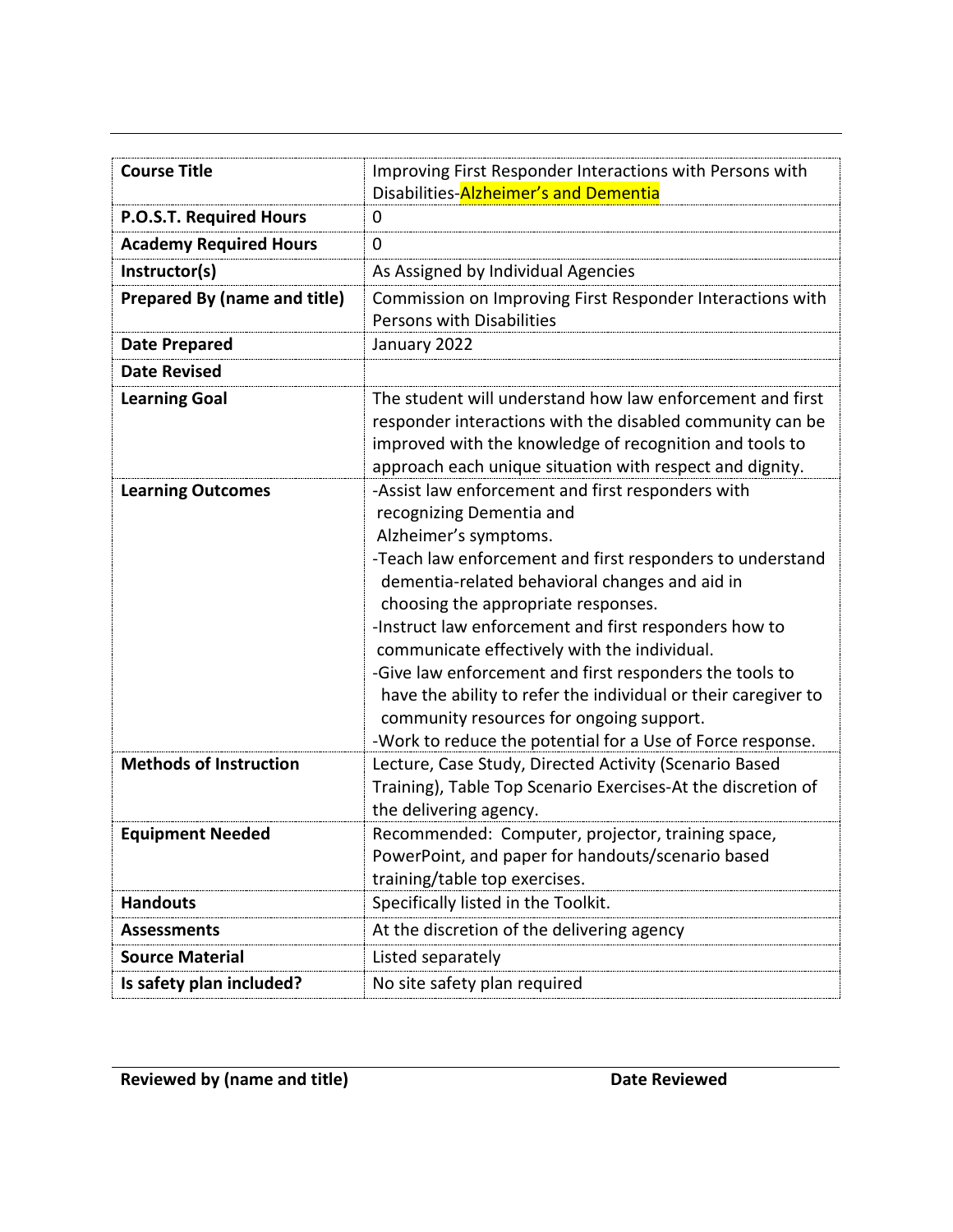|              | <b>Content/Instructor Guidance</b>                                                                                                                                                                                                                                                                                                              | <b>Delivery Notes/Prompts</b><br>Slide Titles/PO#/TQ#                                                                                                                          |
|--------------|-------------------------------------------------------------------------------------------------------------------------------------------------------------------------------------------------------------------------------------------------------------------------------------------------------------------------------------------------|--------------------------------------------------------------------------------------------------------------------------------------------------------------------------------|
| main folder. | Specific Performance Outcomes are listed separately in the                                                                                                                                                                                                                                                                                      | The items listed in the left<br>column are key points to<br>cover in your training.                                                                                            |
|              | <b>Instructional Content:</b>                                                                                                                                                                                                                                                                                                                   | These points are not all                                                                                                                                                       |
|              | A. Definition: Alzheimer's disease is a progressive<br>neurologic disorder that causes the brain to shrink<br>(atrophy) and brain cells to die. Alzheimer's disease is<br>the most common cause of dementia $-$ a continuous<br>decline in thinking, behavioral and social skills that<br>affects a person's ability to function independently. | inclusive and you should not<br>feel limited. Expand as much<br>as you see fit to meet your<br>training needs.<br>Utilize the items in the Toolkit<br>provided to add content, |
|              | a. Recognize differences between Alzheimer's and<br>Dementia: Alzheimer's is a type of dementia that<br>affects memory, thinking and behavior.                                                                                                                                                                                                  | videos and to seek out<br>scenario examples.                                                                                                                                   |
|              | Symptoms eventually grow severe enough to<br>interfere with daily tasks. Dementia is a general<br>term for loss of memory and other thinking<br>abilities severe enough to interfere with daily life.                                                                                                                                           | Utilize subject matter experts<br>whenever available.                                                                                                                          |
|              | b. Note that it is not a normal part of the aging<br>process.                                                                                                                                                                                                                                                                                   |                                                                                                                                                                                |
|              | It is progressive and fatal and there is no known<br>$C_{\bullet}$<br>cure, only treatment                                                                                                                                                                                                                                                      |                                                                                                                                                                                |
|              | You may include statistics, typical age ranges, and<br>d.<br>warning signs.                                                                                                                                                                                                                                                                     |                                                                                                                                                                                |
|              | B. Common contacts for first responders: missing<br>persons, operation of a motor vehicle, falls or other<br>medical assists, abuse or neglect, shoplifting or other<br>theft, disaster response.                                                                                                                                               |                                                                                                                                                                                |
|              | a. Common behaviors or symptoms of individuals<br>with Alzheimer's or forms of Dementia: anxiety<br>or agitation, confusion or suspicion, aggression,<br>repetition, and wandering, poor judgement,<br>disorientation, use of nonsensical words, and/or<br>blank facial expression.                                                             |                                                                                                                                                                                |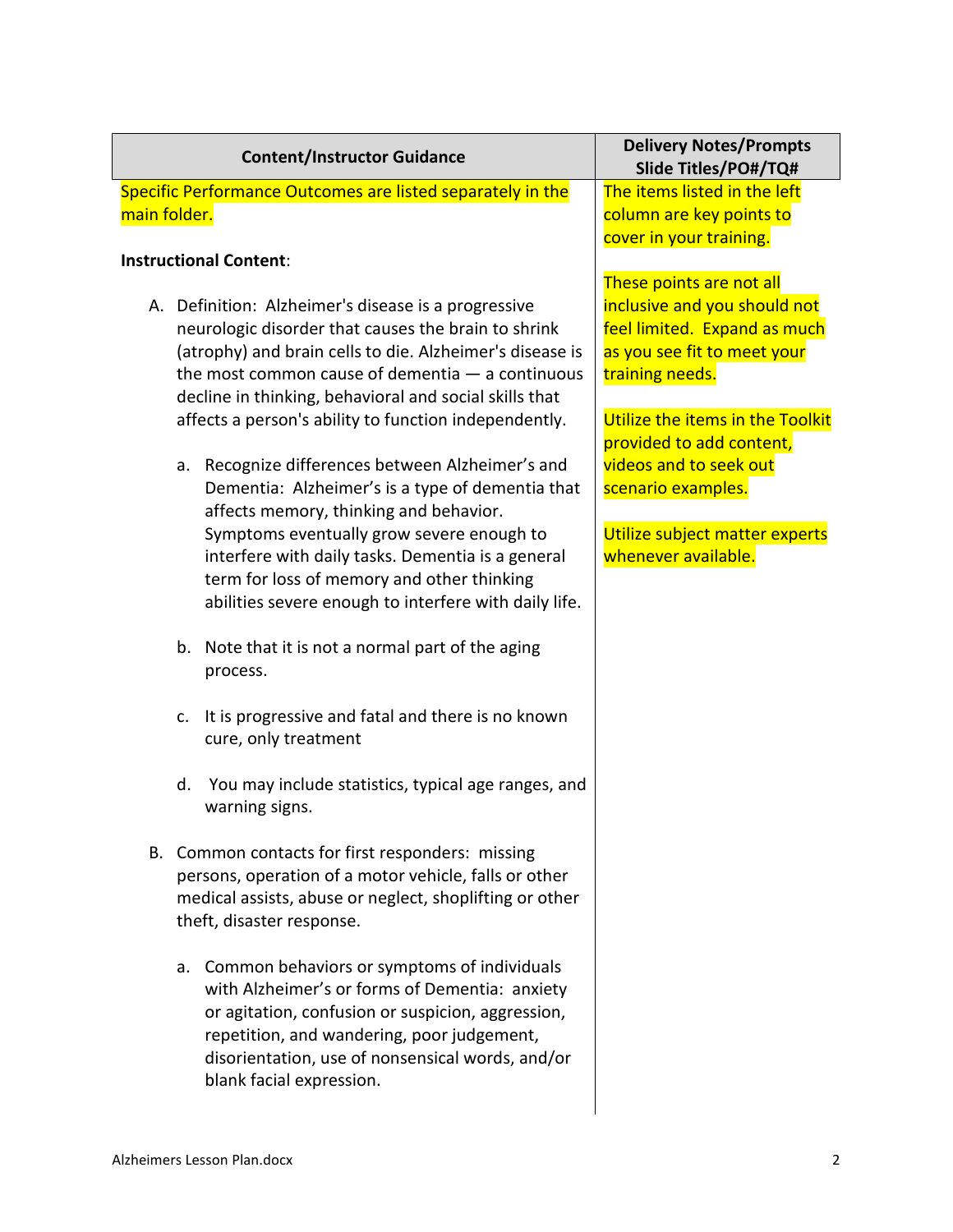|             |                                                                                                            | b. Behaviors may be triggered by overstimulation,<br>sadness, loss, physical discomfort, fatigue,                                                                                           |
|-------------|------------------------------------------------------------------------------------------------------------|---------------------------------------------------------------------------------------------------------------------------------------------------------------------------------------------|
|             |                                                                                                            | hunger, thirst, or uncomfortable temperature.                                                                                                                                               |
|             | c.                                                                                                         | Common challenges for law enforcement and<br>other first responders.                                                                                                                        |
|             |                                                                                                            | d. Seek out forms of identification, some may be<br>related to the individual's memory impairment,<br>such as medical bracelets, labels or patches sewn<br>or ironed on their clothing.     |
| $C_{\cdot}$ | Approaching individuals (victims or alleged<br>offenders) with Alzheimer's and other forms of<br>Dementia: |                                                                                                                                                                                             |
|             | a.                                                                                                         | Introduce yourself.                                                                                                                                                                         |
|             |                                                                                                            | b. Maintain eye contact.                                                                                                                                                                    |
|             |                                                                                                            | c. Reduce distractions and background noise, move<br>individuals away from crowds.                                                                                                          |
|             |                                                                                                            | d. Assess for the need for medical assistance<br>(dehydration, hypothermia, visible injuries etc.).                                                                                         |
|             | e.                                                                                                         | May use gentle pat to get their attention, but<br>avoid physical contact that could be interpreted<br>as restraining.                                                                       |
|             | f.                                                                                                         | Keep conversations simple, short to the point and<br>avoid using slang.                                                                                                                     |
|             | g.                                                                                                         | Use visual clues in their body language to<br>maintain the contact and avoid escalation.                                                                                                    |
|             |                                                                                                            | h. Do not argue, join their reality and remain calm<br>and patient.                                                                                                                         |
|             | i.                                                                                                         | Do not leave the individual alone. Contact a<br>caregiver, and if no caregiver can be identified<br>then utilize resources provided by the Alzheimer's<br>Association, Safe Return Program. |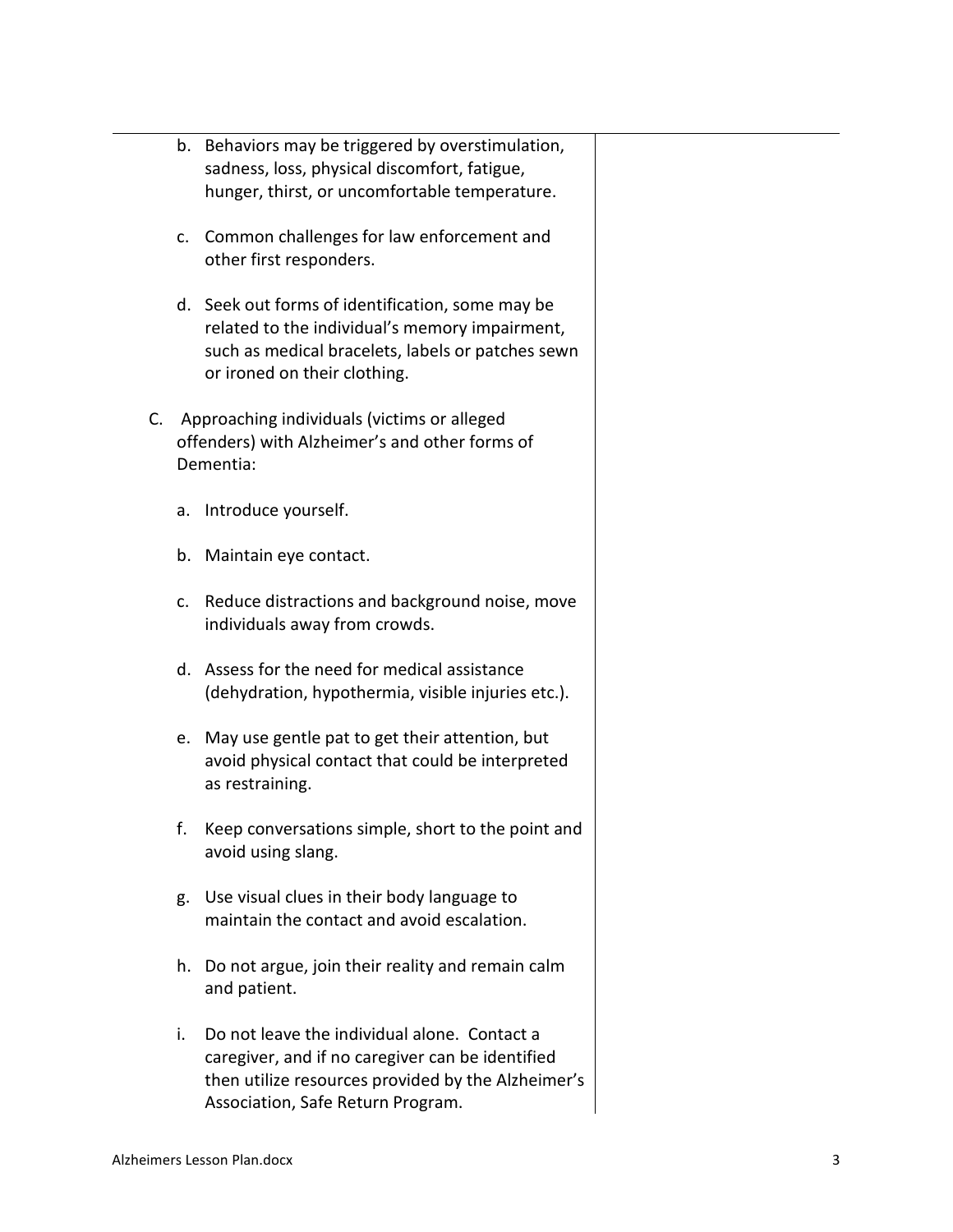- D. Officer Safety: You cannot compromise officer safety. Remain aware of your surroundings, the individuals' hands, use of weapons, potential weapons, vehicle use and various other situations.
- E. Tools and Resources: There are various tools and resources listed in the toolkit for content material, videos, handouts, quick tip guides and potential scenarios. You are encouraged to utilize subject matter experts whenever available.